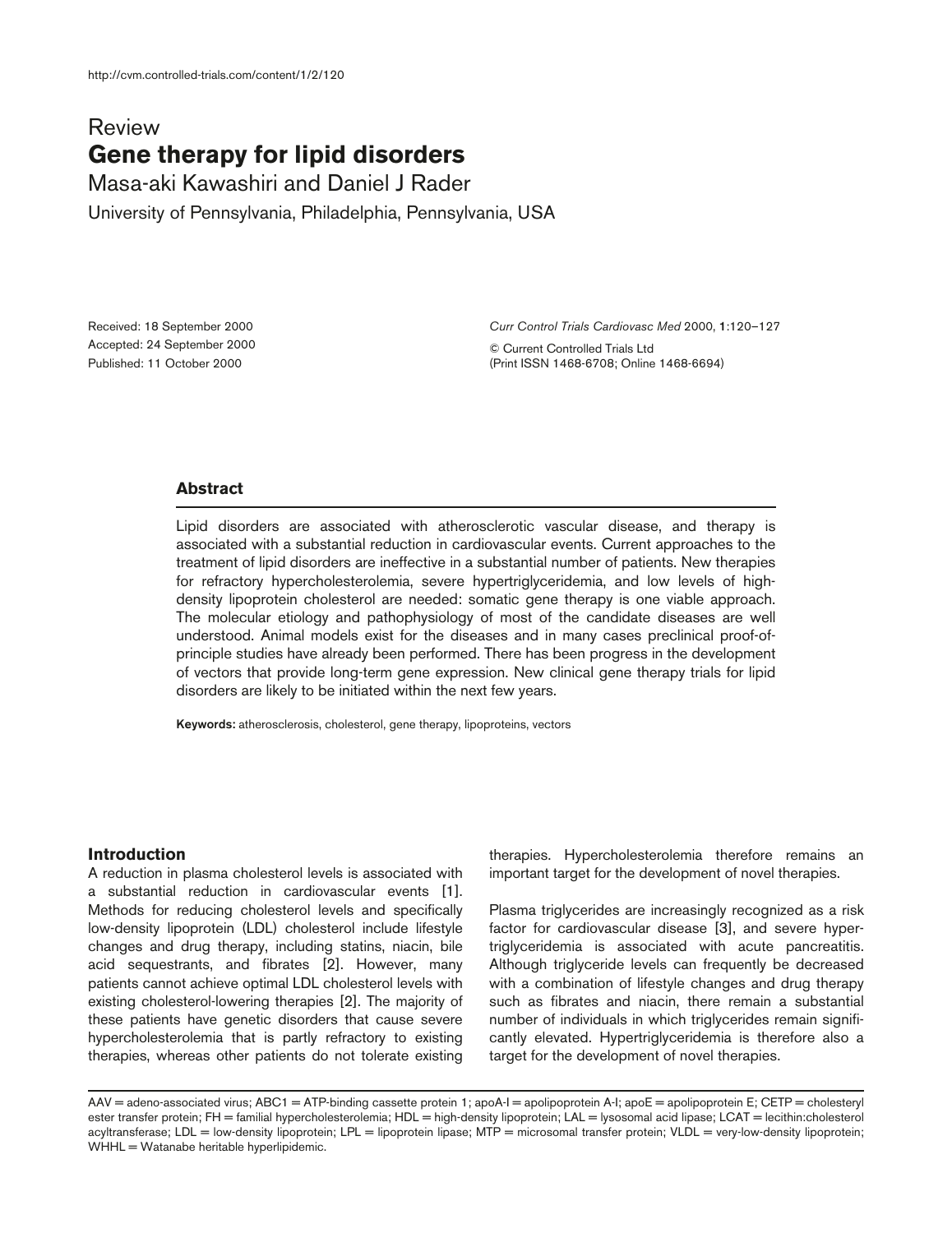Finally, low plasma levels of high-density lipoprotein (HDL) cholesterol are associated with significantly increased cardiovascular risk [4]. Low-HDL cholesterol is one of the most common lipid disorders in patients with premature coronary artery disease [5]. There are a variety of genetic causes of low-HDL cholesterol [6]. A variety of data from animals and from humans suggest that increasing the HDL cholesterol concentration is beneficial. However, the majority of patients have difficulty raising the HDL cholesterol level despite lifestyle changes and drug therapy such as niacin and fibrates. Low-HDL cholesterol is therefore a very important target for the development of novel therapies.

There is much interest in the development of new small molecules that decrease LDL cholesterol, decrease triglycerides, or raise HDL cholesterol levels. In addition, gene therapy has been considered as a potential approach to some of these targets. The purpose of this article is to review the specific lipid disorders that are potential candidates for the development of clinical gene therapy, to discuss the specific issues involved for these disorders, to summarize the proof-of-principle studies in animals where such studies exist, and to comment on the potential progress toward clinical trials of gene therapy for these disorders.

# **Lipid disorders that are candidates for gene therapy**

## **Disorders associated primarily with hypercholesterolemia or hypertriglyceridemia**

#### *Familial hypercholesterolemia*

Familial hypercholesterolemia (FH) is caused by mutations in the LDL receptor [7]. Homozygous FH, owing to mutations in both LDL receptor alleles, occurs in about 1 in one million individuals worldwide and is associated with markedly elevated LDL cholesterol levels (about 500–1000 mg/dl) and markedly premature atherosclerotic cardiovascular disease. FH homozygotes are highly resistant to currently available drug therapy. The preferred treatment at present is LDL apheresis, a physical procedure in which LDL is selectively removed from the blood by passing plasma over columns that bind the LDL [8]. LDL apheresis must be performed every 1–2 weeks, and although patients on regular apheresis seem to have delayed onset and progression of atherosclerotic cardiovascular disease, they remain at a much higher than average risk. For these reasons, homozygous FH is a candidate for the development of gene therapy.

Although LDL receptors are expressed ubiquitously, the hepatic LDL receptor has the greatest quantitative effect in controlling plasma LDL levels. Importantly, a limited number of patients with homozygous FH have undergone liver transplantation and have experienced substantial reductions in LDL cholesterol levels. This indicates that gene therapy targeted toward the liver would be likely to

be an effective therapy for this disease. The number of hepatocytes and the level of gene expression necessary to result in a therapeutic effect are uncertain. However, it is worth noting that patients with homozygous FH are frequently classified as either receptor-negative (no detectable functional LDL receptor activity) or receptordefective (markedly reduced but detectable LDL receptor activity). Receptor-negative FH is associated with significantly higher cholesterol levels and earlier onset and severity of atherosclerotic cardiovascular disease than receptor-defective FH. A gene therapeutic approach that resulted in enough LDL receptor expression to convert a receptor-negative patient to 'receptor-defective' could therefore be considered therapeutically beneficial.

A considerable number of proof-of-principle studies have been performed in animal models of homozygous FH. The Watanabe heritable hyperlipidemic (WHHL) rabbit is homozygous for a natural mutation in the LDL receptor. A recombinant retrovirus was used to achieve *ex vivo* gene transfer of the rabbit LDL receptor to hepatocytes from WHHL rabbits, with subsequent reinfusion of the genetically modified hepatocytes. Plasma cholesterol levels were reduced by about 30% and persisted for 6 months [9]. Injection of a recombinant first-generation adenovirus encoding the LDL receptor into WHHL rabbits transiently reduced LDL cholesterol levels [10,11]. The LDL receptor knockout mouse has also been used as an FH model. The administration of a first-generation adenovirus encoding the human LDL receptor transiently reduced LDL cholesterol levels in chow-fed mice deficient in LDL receptor [12] and reduced cholesterol levels and atherosclerosis in mice deficient in LDL receptor that were fed with a diet high in fat (M Kawashiri, DJ Rader, unpublished data). Administration of antibody against CD40 ligand at the time of administration on recombinant LDL receptor adenovirus decreased immune-mediated promoter silencing and resulted in long-term transgene expression and cholesterol decrease in mice deficient in LDL receptor [13].

Although the LDL receptor is the logical gene to use for gene therapy of FH, there is concern that the LDL receptor expressed as a result of somatic gene transfer could be immunogenic in patients that lack the ability to synthesize the LDL receptor. Other genes have therefore been used in animals in attempts to ameliorate the hypercholesterolemia associated with a deficiency in LDL receptors. The verylow-density lipoprotein (VLDL) receptor is a lipoprotein receptor with homology to the LDL receptor, but it is not normally expressed in the liver. The murine VLDL receptor was expressed in the livers of mice deficient in LDL receptor by using a first-generation adenovirus; LDL cholesterol levels were reduced to a comparable degree and for a longer period compared with the expression of the LDL receptor [14]. A recombinant adeno-associated virus (AAV) was used to express the murine VLDL receptor in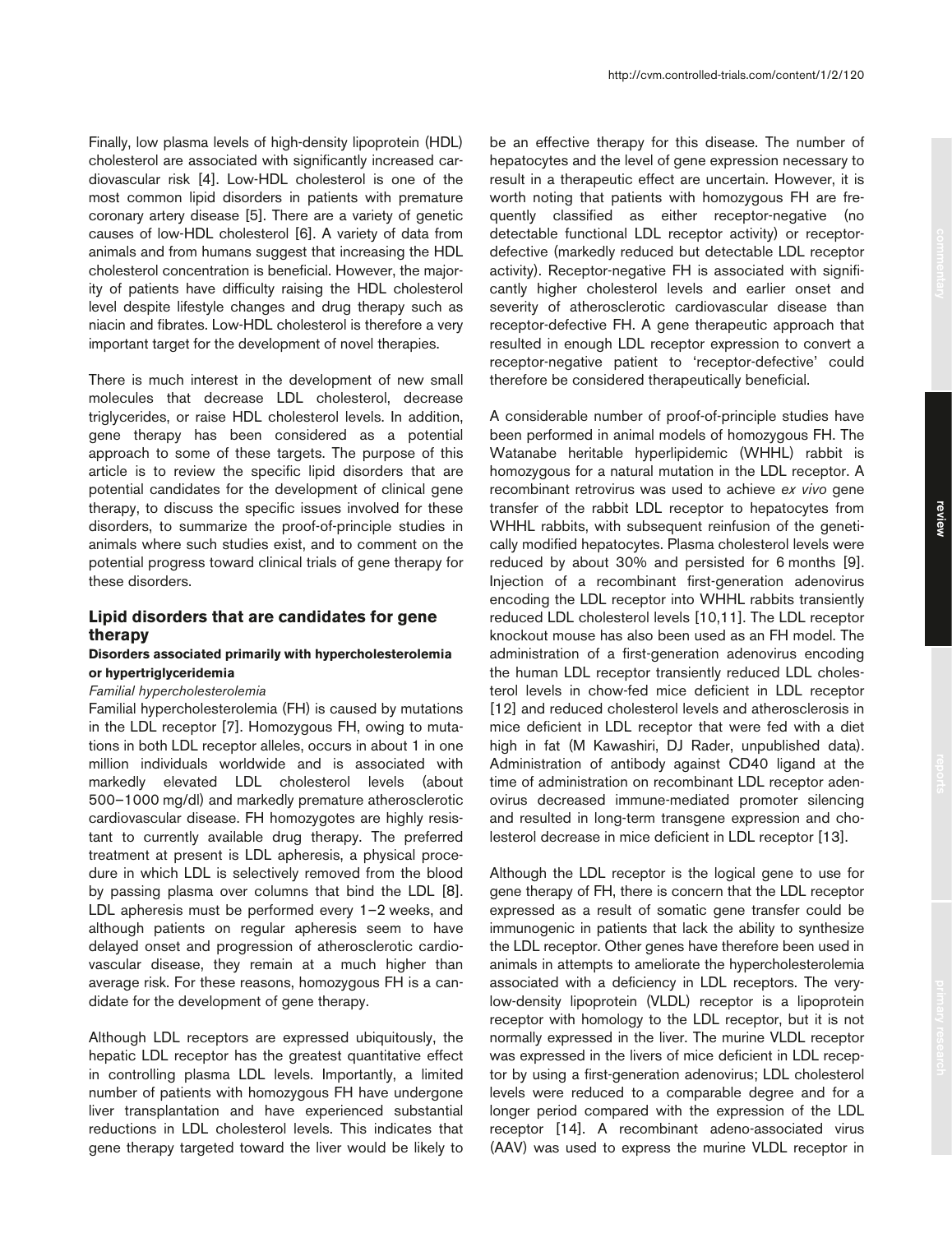the livers of mice deficient in LDL receptor fed on a high-fat Western diet. Expression of the VLDL receptor decreased plasma cholesterol levels significantly for more than 7 months and reduced the development and progression of atherosclerosis [15]. Another novel approach is the use of chimeric molecules made by fusion of a soluble form of the LDL receptor with transferrin [16] that could potentially bind LDL in the circulation and mediate clearance through the transferrin receptor on hepatocytes.

Homozygous FH is the only lipid disorder that has been approached in a clinical gene therapy trial [17]. The trial used an *ex vivo* approach in which five homozygous FH patients underwent a surgical resection of the left lateral segment of the liver. Primary hepatocytes were isolated and after 2 days were infected with a recombinant retrovirus encoding the human LDL receptor gene. The genetically modified hepatocytes were harvested 24 h later and reinfused into the patients via a portal catheter that was placed in the inferior mesenteric vein at the time of the original surgery. Patients tolerated the infusions of autologous hepatocytes well without complications. Two of five patients had a decrease of about 20% in their LDL cholesterol levels. Kinetic studies of LDL metabolism demonstrated that LDL catabolism was increased in the same two patients, which was consistent with increased LDL receptor expression. Liver biopsies performed 4 months after treatment revealed LDL receptor transgene expression by *in situ* hybridization in all five subjects.

Homozygous FH will continue to be a model for the development of liver-directed somatic gene therapy. However, many heterozygous FH patients are also relatively refractory to existing drug therapy and remain at very high risk for development and progression of atherosclerotic vascular disease. Therefore, once a gene therapeutic strategy is found to be effective in homozygous FH, it might be extended to clinical trials in severe heterozygous FH as well.

## *Lipoprotein lipase deficiency (familial hyperchylomicronemia)*

Lipoprotein lipase (LPL) deficiency is a rare autosomal recessive disorder characterized by markedly elevated plasma levels of triglycerides [18]. Normally, triglycerides in chylomicrons are hydrolyzed by LPL, and the genetic absence of LPL results in marked hyperchylomicronemia. LPL deficiency is associated with recurrent episodes of acute pancreatitis, which can be life-threatening and can also lead to chronic pancreatic insufficiency. LPL deficiency is often refractory to diet and drug therapy and is therefore a candidate for the development of gene therapy.

Several animal models of LPL deficiency exist. LPL knockout mice have severe hypertriglyceridemia and die within 24 h of birth [19]. Germline transgenic expression of LPL in skeletal muscle rescued the mice and normalized the triglyceride levels [20]. Cats and minks that are naturally deficient in LPL have been reported [21,22]. Liverdirected overexpression of human LPL with an adenoviral vector in LPL-deficient cats reduced triglyceride levels for up to 14 days [23].

Most LPL expression is in muscle and adipose tissue. Because skeletal muscle is an attractive target for somatic gene transfer, LPL deficiency is a candidate for the development of muscle-directed gene therapy. The intramuscular injection of recombinant AAV vectors in mice resulted in the stable expression of several secreted proteins [24–26]. Correction of hemophilia B was achieved by the intramuscular injection of an AAV vector in dogs [27] and in humans [28]. AAV might therefore be an attractive vector for the use of muscle-directed LPL gene transfer. The major issues are whether enough LPL expression could be achieved to normalize triglyceride levels and the duration of gene expression.

Gene transfer to increase LPL expression could potentially have therapeutic value in conditions other than homozygous LPL deficiency. Transgenic mice overexpressing LPL have less diet-induced hyperlipidemia, less hyperlipidemia associated with diabetes, and reduced diet-induced atherosclerosis. Liver-directed gene transfer of LPL with recombinant adenovirus decreased fasting and post-prandial levels of triglycerides in heterozygous LPL-deficient mice [29] and decreased levels of triglycerides and cholesterol in mice deficient in apolipoprotein E (apoE) and in LDL receptor [30].

## *ApoE deficiency and familial dysbetalipoproteinemia*

ApoE serves as a ligand that mediates the clearance of chylomicron and VLDL remnant lipoproteins by binding to the LDL receptor and related members of the same gene family [31]. Most apoE in plasma is derived from the liver. A genetic deficiency of apoE results in substantially elevated levels of lipoprotein remnants and is associated with an increased risk for atherosclerotic vascular disease [32]. ApoE knockout mice develop high levels of remnant lipoproteins and severe atherosclerosis on a chow diet [33]. Liver-directed gene transfer of human apoE markedly decreased plasma cholesterol levels for about 2 weeks with a first-generation adenovirus [34,35] and for at least 8 weeks with a second-generation adenovirus [36]. Gene transfer of apoE to the liver in apoE-deficient mice also induced substantial regression of atherosclerosis [37,38]. Although plasma apoE is mostly derived from the liver, apoE produced in any tissue could theoretically be effective if secreted into the blood. ApoE derived from macrophages after transplantation of wild-type bone marrow into apoE-deficient mice also normalized plasma cholesterol levels and reduced the development of atherosclerosis [39]. ApoE gene therapy in patients with apoE deficiency would correct the hyperlipidemia but this condition is extremely rare and is therefore not an optimal model for the development of this type of gene therapy.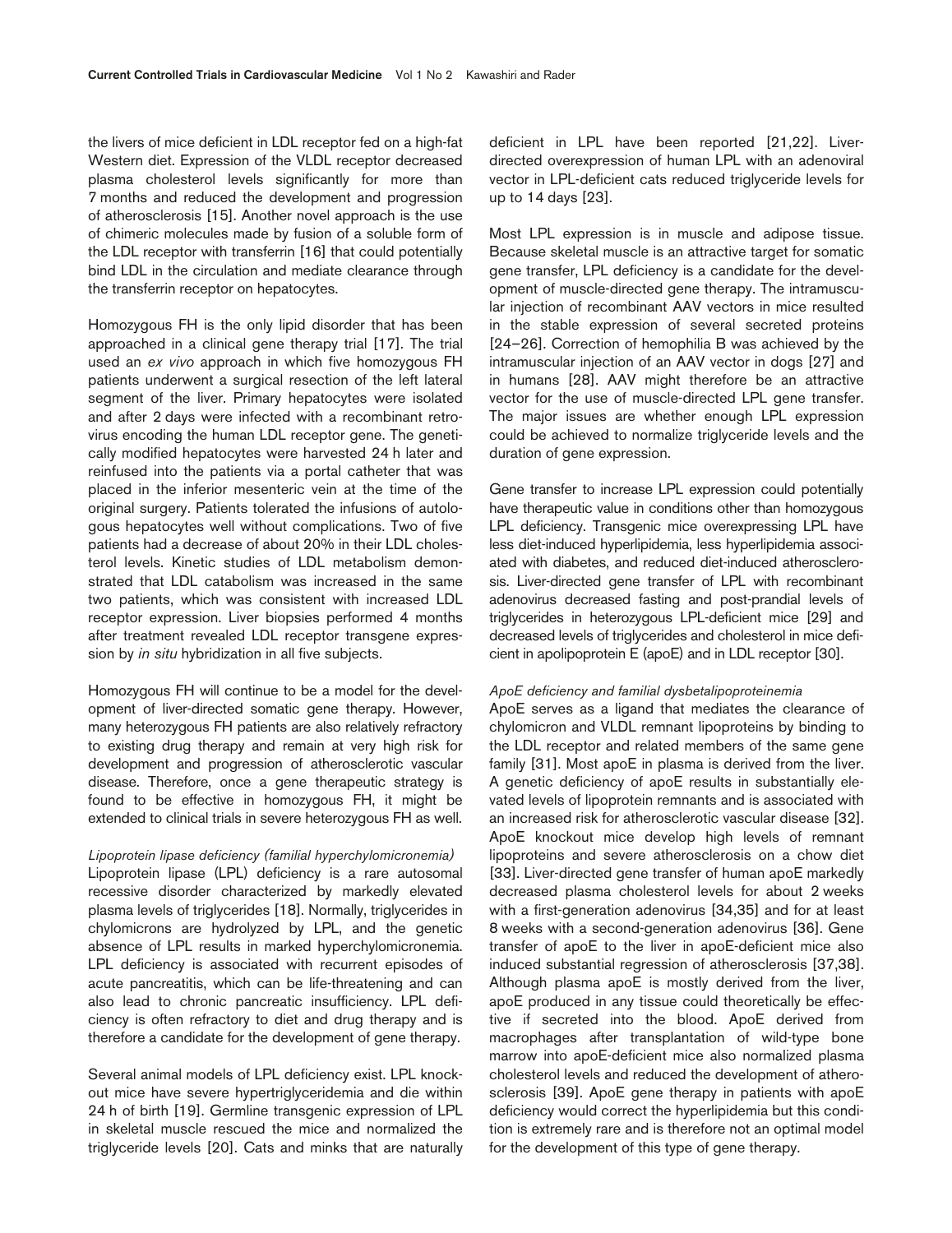ApoE gene therapy could have therapeutic value in another apoE-related lipid disorder sometimes called familial dysbetalipoproteinemia or Type III hyperlipoproteinemia [40]. In this disorder, a mutant apoE has decreased binding to receptors, thus resulting in a reduced clearance of remnant lipoproteins and hyperlipidemia. The most common cause is homozygosity for a common polymorphism in apoE called apoE2 (the wildtype form is known as apoE3). Rarer causes are other apoE mutations that often cause hyperlipidemia in a dominant fashion. Gene therapy to increase the hepatic production of wild-type apoE3 could be a therapeutic strategy for this condition.

## *Familial combined hyperlipidemia and diabetic dyslipidemia*

Familial combined hyperlipidemia is an inherited phenotype characterized by elevated VLDL and LDL; it is believed to be normally due to overproduction of VLDL by the liver [41]. The specific genetic basis of this common disorder is currently unknown. Type II diabetes mellitus is also characterized by the hepatic overproduction of VLDL and increased VLDL and LDL cholesterol [42]. Both of these conditions are associated with a significantly increased risk for atherosclerotic vascular disease. Although many patients with these disorders can be adequately treated with lifestyle and drug therapy, a substantial number cannot achieve adequate control of their hyperlipidemia. Gene therapy might therefore be one therapeutic approach to this class of patients with refractory combined hyperlipidemia.

One approach could be expression of the VLDL receptor in the liver. As noted above, although the VLDL receptor is not normally expressed in the liver, it could theoretically bind VLDL and reduce the levels of both VLDL and LDL. Proof-of-principle studies in relevant animal models are needed to address this question. Another approach could be increasing the hepatic expression of apoE. Because apoE serves as a ligand for the LDL receptor, other related receptors, and heparan sulfate proteogycans in the liver, increased apoE expression could potentially target more VLDL and remnants for hepatic degradation, thus reducing VLDL and LDL levels. Again, proof-of-principle studies in relevant animal models are needed to address this question. Specifically, more data are needed on the effects of hepatic apoE gene transfer on lipoprotein metabolism in dyslipidemic animal models other than apoE deficiency.

# **Disorders associated primarily with low-HDL cholesterol** *Lecithin : cholesterol acyltransferase deficiency*

Unesterified cholesterol is esterified to cholesteryl ester in the blood by the lipoprotein-associated enzyme lecithin : cholesterol acyltransferase (LCAT). Complete LCAT deficiency is is characterized by markedly reduced HDL cholesterol levels (less than 10 mg/dl), corneal opacities,

anemia, and progressive proteinuria and renal insufficiency

eventually leading to end-stage renal disease [43]. Several different mutations in the LCAT gene have been described in patients with LCAT deficiency. LCAT knockout mice also have reduced HDL cholesterol levels [44], although the development of renal disease has not been reported. Because this disorder has no known therapy to prevent the progressive renal disease, it is a candidate for the development of gene therapy. Although LCAT is normally synthesized in the liver, because it is a secreted protein it could theoretically be made in other tissues such as muscle after gene transfer.

## *Tangier disease*

Tangier disease is a rare genetic disorder associated with markedly reduced HDL cholesterol levels (less than 5 mg/dl), the accumulation of cholesterol in macrophages and related cells, neuropathy, and premature atherosclerosis [45]. It is caused by mutations in the ATP-binding cassette protein 1 (ABC1), a cellular protein that promotes the efflux of cellular cholesterol and phospholipids to nascent HDL and lipid-poor apolipoprotein A-I (apoA-I) [46]. ABC1 knockout mice also have markedly reduced HDL cholesterol levels and cholesterol storage in macrophages and macrophage-like cells [47]. A naturally occurring model of Tangier disease in chickens has been reported [48]. Gene transfer of ABC1 to macrophages or bone marrow stem cells would be likely to ameliorate the symptoms of this disorder, but no proof-of-principle studies have yet been reported in animals.

Importantly, heterozygotes for ABC1 mutations have significantly reduced HDL cholesterol levels (less than 10th percentile) [49] and are at increased risk for atherosclerotic vascular disease [50]. There are no drug therapies that raise HDL cholesterol levels in these patients. Macrophage-directed gene therapy with ABC1 could therefore be an approach to this disorder as well.

#### *ApoA-I deficiency*

ApoA-I is the major protein in HDL; a genetic deficiency of apoA-I results in markedly reduced HDL and seems, at least in some kindreds, to increase the risk for coronary artery disease [51]. ApoA-I knockout mice have extremely low levels of HDL cholesterol and although chow-fed mice do not develop atherosclerosis [52], the absence of apoA-I enhances the progression of atheroclerosis in hyperlipidemic mouse models [53,54]. The expression of human apoA-I in apoA-I knockout mice by using a first-generation adenovirus transiently restored HDL cholesterol levels to the normal range [55]. In apoA-I-deficient patients, gene transfer of apoA-I to liver (or possibly muscle) would be expected to increase HDL cholesterol levels and over time would reduce the risk for atherosclerotic disease. However, apoA-I-deficient patients are very rare, making this disease somewhat less attractive as a target for the development of gene therapy.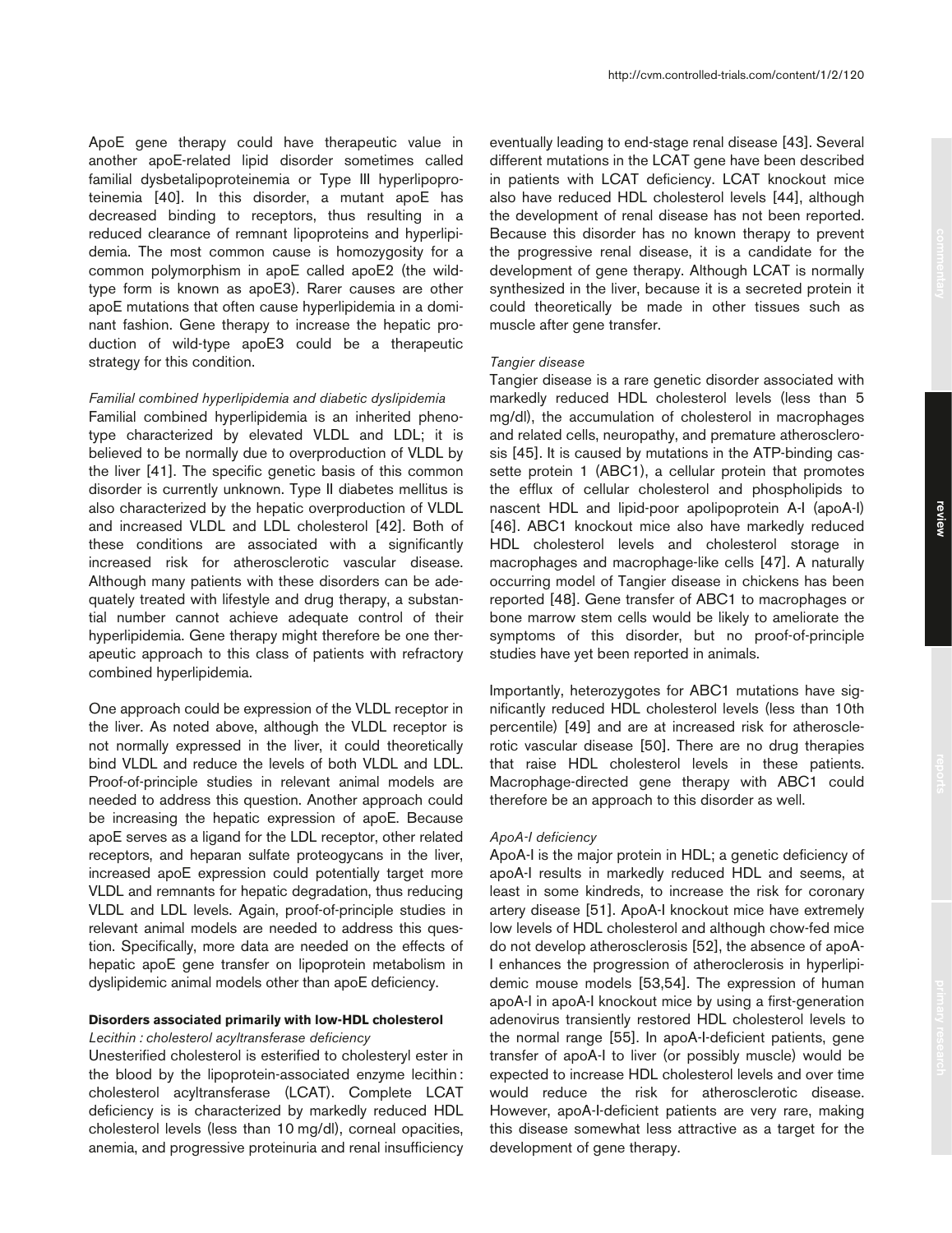#### *Other disorders of reduced HDL cholesterol*

Reduced levels of HDL cholesterol are common, and most patients with low HDL do not have mutations in LCAT, ABC1, or apoA-I. However, it is possible that gene transfer to express any of these genes could nevertheless be therapeutically useful. For example, by converting unesterified to esterified cholesterol, LCAT is believed to facilitate the process of 'reverse cholesterol transport'. Transgenic overexpression of human LCAT increased HDL cholesterol levels in mice [56–58] and rabbits [59,60]. Administration of a first-generation adenovirus encoding human LCAT in human apoA-I transgenic mice resulted in a substantial increase in HDL cholesterol and human apoA-I levels [61]. Although transgenic LCAT overexpression increased atherosclerosis in cholesterol-fed mice [62], co-expression with cholesteryl ester transfer protein (CETP) reduced atherosclerosis in mice [63]. Furthermore, transgenic expression of LCAT in cholesterol-fed rabbits reduced atherosclerosis [64]. Thus, LCAT might be a candidate for gene therapy to inhibit atherosclerosis in humans. Similarly, gene therapy to augment ABC1 expression in macrophages might be expected to reduce atherosclerosis even in patients who do not have ABC1 mutations. Animal experiments are needed to test this hypothesis.

Perhaps the best evidence for this concept exists for apoA-I. A variety of evidence in animals indicates that intervention to increase the expression of apoA-I is likely to be associated with reduced atherosclerosis. Weekly intravenous injection of human HDL into cholesterol-fed rabbits resulted in the regression of atherosclerotic lesions [65] and regular intravenous injection of rabbit apoA-I into cholesterol-fed rabbits resulted in the reduced progression of atherosclerotic lesions [66]. Hepatic overexpression of human apoA-I in trangenic mice reduced atherosclerosis in C57BL/6 mice fed with a high-fat diet [67] and in apoE-deficient mice [68,69]. Transgenic overexpression of human apoA-I in the livers of hyperlipidemic WHHL rabbits reduced the development of aortic atherosclerosis [70]. Gene transfer of human apoA-I with a firstgeneration adenoviral vector in human apoA-I-transgenic/ apoE-deficient mice reduced the progression of atherosclerosis [71]. Administration of a second-generation adenovirus resulted in the significant regression of preexisting atherosclerotic lesions in mice deficient in lowdensity lipoprotein receptor that were fed with a Western diet [72]. These results indicate the feasibility of apoA-I gene transfer as a strategy for affecting atherosclerosis. ApoE is another candidate for gene transfer and overexpression as a strategy to reduce atherosclerosis [73].

# **Other disorders associated with defects in lipid and lipoprotein metabolism**

*Wolman disease and cholesteryl ester storage disease* Lysosomal acid lipase (LAL) is required for the hydrolysis of lipoprotein-derived cholesteryl esters and triglycerides in the lysosome. Wolman disease and cholesteryl ester storage disease are autosomal recessive disorders caused by mutations in LAL. Wolman disease is the rare and more severe form in which infants develop hepatosplenomegaly, steatorrhea, adrenal calcification, failure to thrive, and early death by the second year of life. Patients with cholesteryl ester storage disease have hepatomegaly and hyperlipidemia in childhood and often progress to fibrotic liver disease. The reason for the differences in phenotype might be related to the specific molecular defects underlying the LAL deficiency [74]. A natural rat model of this disorder [75] and the acid lipase knockout mouse [76] each have many of the pathologic features of the human disease. Correction of the LAL deficiency in fibroblasts obtained from Wolman disease patients by using a recombinant adenovirus reduced the lipid storage and increased cell growth [77]. LAL deficiency disorders are attractive for gene therapy because the restoration of a relatively small amount of LAL expression in the liver would be expected to ameliorate the disease.

#### *Abetalipoproteinemia*

The microsomal transfer protein (MTP) mediates the microsomal transport of lipids in the intestine and liver and is necessary for the normal formation and secretion of chylomicrons in the enterocyte and VLDL in the hepatocyte [78]. Abetalipoproteinemia is a rare autosomal recessive disease caused by mutations in MTP. Abetalipoproteinemia is characterized by progressive spinocerebellar degeneration and pigmented degenerative retinopathy, leading to severe ataxia, blindness, and eventually premature death. These symptoms are the result of defects in the absorption and transport of fat-soluble vitamins, especially vitamin E, which requires the VLDL–LDL system for adequate transport to peripheral tissues. Therapy with high-dose vitamin E and other fat-soluble vitamins can slow but not prevent the progression of these symptoms. Knockout of MTP is lethal during embryogenesis [79] but the MTP gene was deleted in the liver after birth, creating a mouse model of hepatic MTP deficiency [80]. A recombinant adenovirus was used to overexpress MTP in wildtype mice, resulting in increased hepatic VLDL production [81]. Abetalipoproteinemia is an attractive candidate for the development of gene therapy, because even a relatively low level of MTP expression in the liver would be expected to result in some VLDL production and therefore a substantial improvement in vitamin E transport and potentially slowing or halting the progression of neurological and retinal symtoms.

# **Issues relevant to the development of gene therapy for lipid disorders**

Effective gene therapy for the lipid disorders described above will require stable gene expression. Recent progress in vector development has focused on the development of vectors with a potential for long-term expres-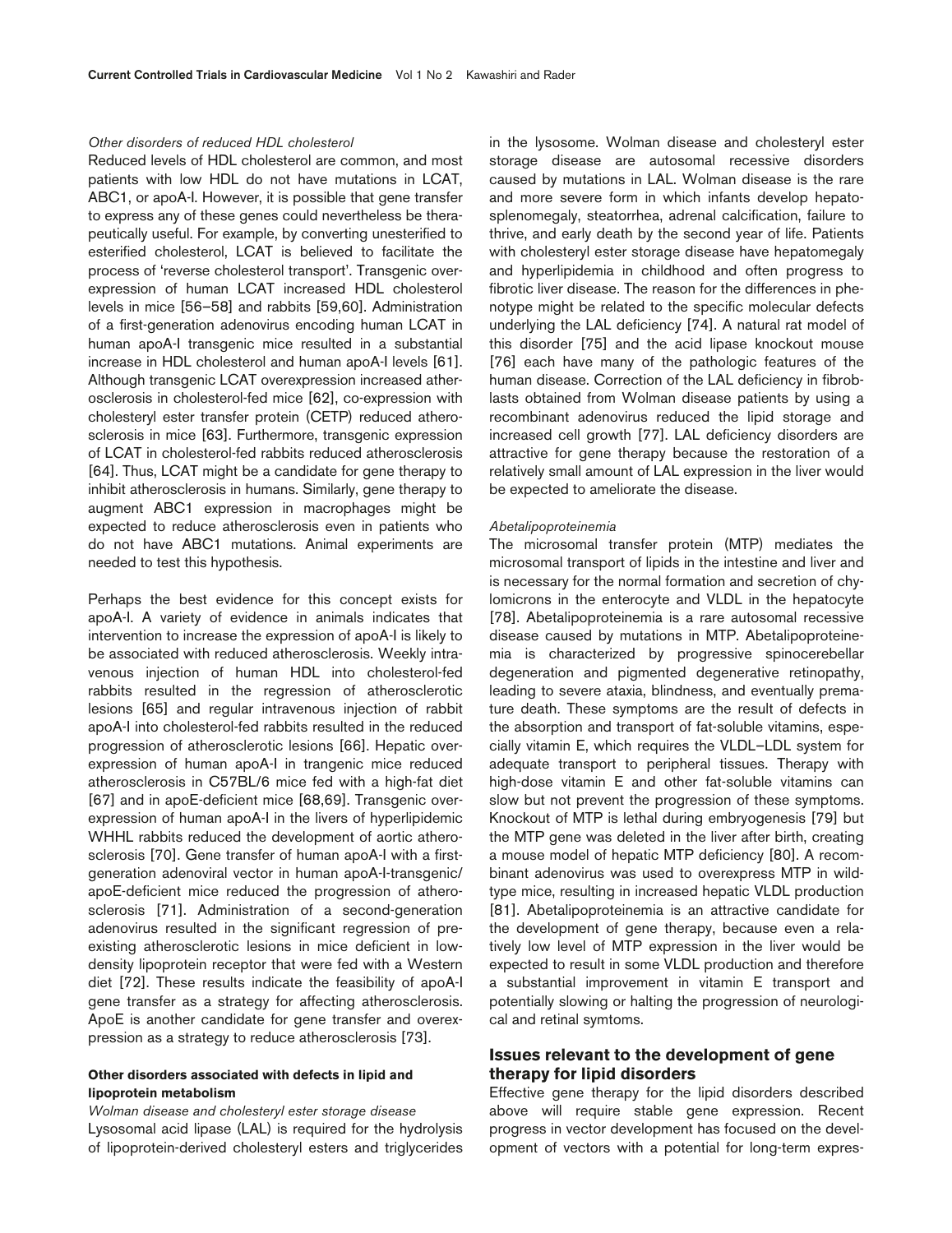sion. Recombinant adenoviral vectors elicit a cellular immune response to adenoviral proteins, limiting gene expression and posing safety issues. Helper-dependent adenoviruses are fully deleted of adenoviral genes, thus removing the trigger of the immune response. A single intravenous injection of helper-dependent adenovirus results in less hepatotoxicity and considerably longer hepatic expression than earlier-generation adenoviral vectors [82]. Neutralizing antibodies against adenoviral capsid proteins are also generated by the injection of recombinant adenoviruses, preventing successful readministration [83]. Transient immunosuppression at the time of vector administration permits subsequent administration and repeat transgene expression in liver [84]. The use of different adenoviral serotypes might also provide a strategy for overcoming neutralizing antibodies [85].

Recombinant AAV is an attractive vector for gene transfer because, like the helper-dependent adenovirus, it does not contain sequences encoding viral proteins [86]. Gene expression in the liver by using AAV vectors is dependent on the promoter [87]. AAV was used to express human factor IX in liver at therapeutic concentrations providing the stable correction of hemophilia B in mice and dogs [88,89]. AAV was also used to express human factor IX in muscle to achieve therapeutic plasma concentrations in mice, dogs, and humans [28]. Although AAV is promising, higher levels of gene expression will probably be required for the therapy of most of the lipid disorders described above.

# **Conclusion**

Lipid disorders are common and associated with serious consequences such as atherosclerotic vascular disease and others specific to individual disorders. Current approaches to the treatment of lipid disorders are effective in many but not all patients. New approaches to refractory hypercholesterolemia, severe hypertriglyceridemia, low levels of HDL cholesterol, and certain inherited disorders of intracellular lipid metabolism are needed. Somatic gene therapy is a viable approach to the therapy of several lipid disorders for which therapies are currently inadequate. The molecular etiology and pathophysiology of most of the candidate diseases are very well understood. Animal models exist for the diseases and in many cases preclinical proof-of-principle studies have already been performed. In contrast with many other situations, overexpression of the therapeutic gene is unlikely in most cases to have any deleterious consequences and thus regulated expression is not required. Finally, many of the same genes that could be used to treat genetic deficiency disorders are also attractive candidates for genetic overexpression in persons who do not have a specific gene deficiency disorder but who have other causes of severe hyperlipidemia or low-HDL cholesterol. There has been progress in the development of vectors with less immunogenicicity that provide long-term gene expression. The

next decade is therefore likely to witness several clinical

## **References**

1. Grundy SM: **Statin trials and goals of cholesterol-lowering therapy.** *Circulation* 1998, **97**:1436–1439.

trials of gene therapy for lipid disorders.

- 2. Gotto AM: **Cholesterol management in theory and practice.** *Circulation* 1997, **96**:4424–4430.
- 3. Hokanson JE, Austin MA: **Plasma triglyceride level is a risk factor for cardiovascular disease independent of high-density lipoprotein cholesterol level: a meta-analysis of population-based prospective studies.** *J Cardiovasc Risk* 1996, **3**:213–219.
- 4. Gordon DJ, Rifkind BM: **High-density lipoproteins the clinical implications of recent studies.** *N Engl J Med* 1989, **321**:1311– 1316.
- 5. Genest J, Bard JM, Fruchart JC, Ordovas JM, Schaefer EJ: **Familial hypoalphalipoproteinemia in premature coronary artery disease.** *Arterioscler Thromb* 1993, **13**:1728–1737.
- 6. Rader DJ: **Pathophysiology and management of low high-density lipoprotein cholesterol.** *Am J Cardiol* 1999, **83**:22F–24F.
- 7. Hobbs HH, Brown MS, Goldstein JL: **Molecular genetics of the LDL receptor gene in familial hypercholesterolemia.** *Hum Mut* 1992, **1**: 445–446.
- 8. Gordon BR, Stein E, Jones P, Illingworth DR: **Indications for lowdensity liproprotein apheresis.** *Am J Cardiol* 1994, **74**:1109–1112.
- 9. Chowdhury JR, Grossman M, Gupta S, Chowdhury NR, Baker J, Wilson JM: **Long-term improvement of hypercholesterolemia after** *ex vivo* **gene therapy in LDLR-deficient rabbits.** *Science* 1991, **254**: 1802–1805.
- 10. Kozarsky KF, McKinley DR, Austin LL, Raper SE, Stratford-Perricaudet LD, Wilson JM: *In vivo* **correction of low density lipoprotein receptor deficiency in the Watanabe heritable hyperlipidemic rabbit with recombinant adenoviruses.** *J Biol Chem* 1994, **269**:13695–13702.
- 11. Brown DR, Brousseau ME, Shamburek RD, Talley GD, Meyn S, Demosky SJJ, Santamarina-Fojo S, Brewer HBJ, Hoeg JM: **Adenoviral delivery of low-density lipoprotein receptors to hyperlipidemic rabbits: receptor expression modulates high-density lipoproteins.** *Metabolism* 1996, **45**:1447–1457.
- 12. Ishibashi S, Brown M, Goldstein J, Gerard R, Hammer R, Herz J: **Hypercholesterolemia in low density lipoprotein receptor knockout mice and its reversal by adenovirus-mediated gene delivery.** *J Clin Invest* 1993, **92**:883–893.
- 13. Stein CS, Martins I, Davidson BL: **Long-term reversal of hypercholesterolemia in low density lipoprotein receptor (LDLR)-deficient mice by adenovirus-mediated LDLR gene transfer combined with CD154 blockade.** *J Gene Med* 2000, **2**:41–51.
- 14. Kozarsky K, Jooss K, Donahee M, Strauss JF, Wilson JM: **Effective treatment of familial hypercholesterolemia in the mouse model using adenovirus-mediated transfer of the VLDL receptor gene**. *Nat Genet* 1996, **13**:54–62.
- 15. Chen SJ, Rader DJ, Tazelaar J, Kawashiri M, Gao G, Wilson JM: **Prolonged correction of hyperlipidemia in mice with familial hypercholesterolemia using an adeno-associated viral vector expressing very-low-density lipoprotein receptor.** *Mol Ther* 2000, **2**:256–261.
- 16. Parise F, Simone L, Croce MA, Ghisellini M, Battini R, Borghi S, Tiozzo R, Ferrari S, Calandra S, Ferrari S: **Construction and** *in vitro* **functional evaluation of a low-density lipoprotein receptor/transferrin fusion protein as a therapeutic tool for familial hypercholesterolemia.** *Hum Gene Ther* 1999, **10**:1219–1228.
- 17. Grossman M, Rader DJ, Muller DWM, Kolansky DM, Kozarsky K, Clark BJ III, Stein EA, Lupien PJ, Brewer HBJ, Raper SE, Wilson JM: **A pilot study of** *ex vivo* **gene therapy for homozygous familial hypercholesterolaemia.** *Nat Med.* 1995, **1**:1148–1154.
- 18. Fojo SS, Brewer HB Jr: **The familial hyperchylomicronemia syndrome.** *J Am Med Ass* 1991, **265**:904–908.
- 19. Weinstock PH, Bisgaier CL, Aalto-Setala K, Radner H, Ramakrishnan R, Levak-Frank S, Essenburg AD, Zechner R, Breslow JL: **Severe hypertriglyceridemia, reduced high density lipoprotein, and neonatal death in lipoprotein lipase knockout mice.** *J Clin Invest* 1995, **96**:2555–2568.
- 20. Levak-Frank S, Weinstock PH, Hayek T, Verdery R, Hofmann W, Ramakrishnan R, Sattler W, Breslow JL, Zechner R: **Induced mutant mice expressing lipoprotein lipase exclusively in muscle have subnormal triglycerides yet reduced high density lipoprotein cholesterol levels in plasma.** *J Biol Chem* 1997, **272**:17182–17190.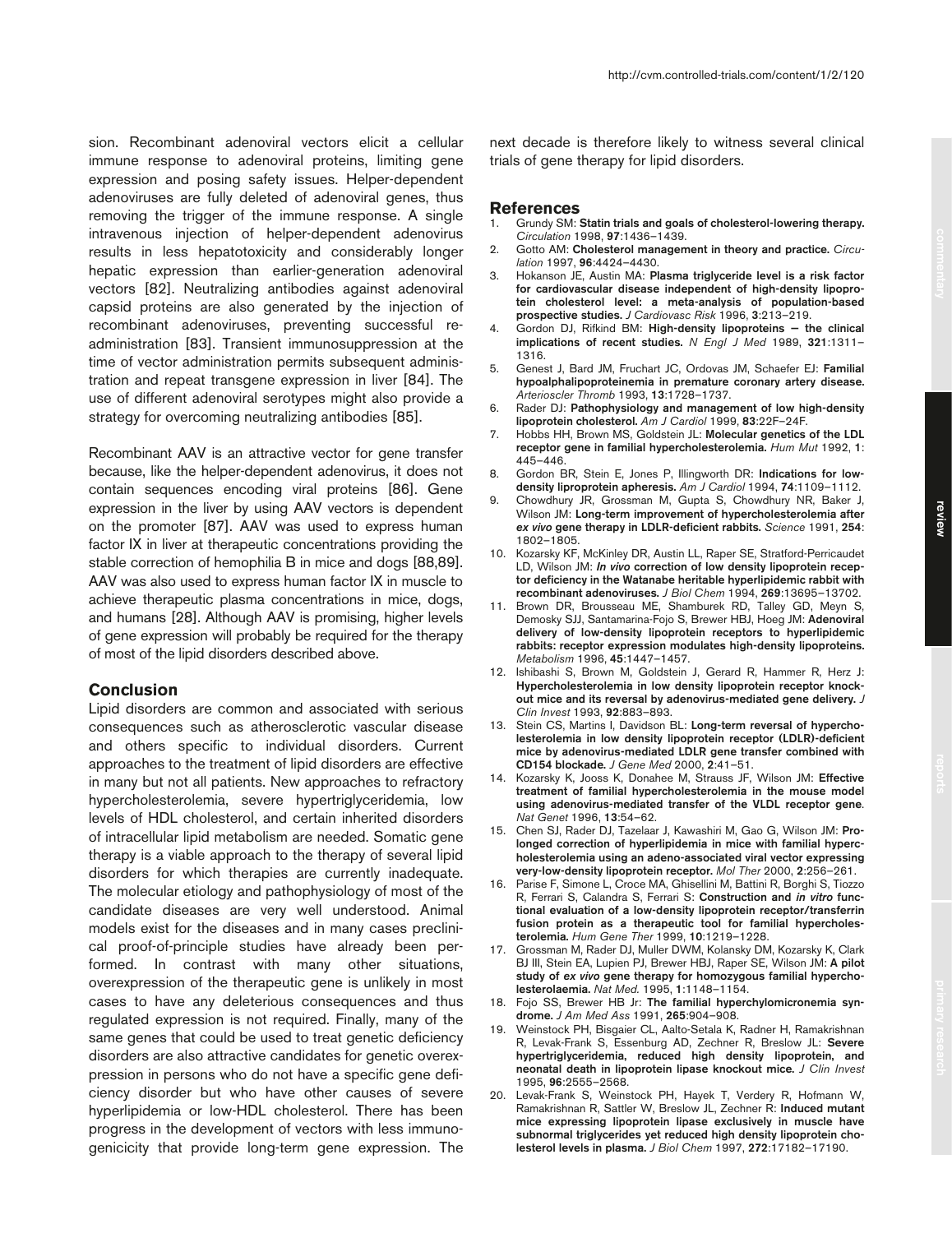- 21. Ginzinger DG, Lewis ME, Ma Y, Jones BR, Liu G, Jones SD: **A mutation in the lipoprotein lipase gene is the molecular basis of chylomicronemia in a colony of domestic cats.** *J Clin Invest* 1996, **97**: 1257–1266.
- 22. Christophersen B, Nordstoga K, Shen Y, Olivecrona T, Olivecrona G: **Lipoprotein lipase deficiency with pancreatitis in mink: biochemical characterization and pathology.** *J Lipid Res* 1997, **38**:837–846.
- 23. Liu G, Ashbourne Excoffon KJ, Wilson JE, McManus BM, Rogers QR, Miao L, Kastelein JJ, Lewis ME, Hayden MR: **Phenotypic correction of feline lipoprotein lipase deficiency by adenoviral gene transfer.** *Hum Gene Ther* 2000, **11**:21–32.
- 24. Kessler P, Podsakoff G, Chen X, McQuiston S, Colosi P, Matelis L, Kurtzman G, Byrne BJ: **Gene delivery to skeletal muscle results in sustained expression and systemic delivery of a therapeutic protein.** *Proc Natl Acad Sci USA* 1996, **93**:14082–14087.
- 25. Herzog R, Hagstrom JN, Kung S, Tai S, Wilson JM, Fisher K, High KA: **Stable gene transfer and expression of human blood coagulation factor IX after intramuscular injection of recombinant adeno-associated virus.** *Proc Natl Acad Sci USA* 1997, **94**:5804–5809.
- 26. Murphy J, Zhou S, Giese K, Williams L, Escobedo J, Dwarki V: **Longterm correction of obesity and diabetes in genetically obese mice by a single intramuscular injection of recombinant adeno-associated virus encoding mouse leptin.** *Proc Natl Acad Sci USA* 1997, **94**:13921–13926.
- 27. Herzog RW, Yang EY, Couto LB, Hagstrom JN, Elwell D, Fields PA, Burton M, Bellinger DA, Read MS, Brinkhous KM, Podsakoff GM, Nichols TC, Kurtzman GJ, High KA: **Long-term correction of canine hemophilia B by gene transfer of blood coagulation factor IX mediated by adeno-associated viral vector.** *Nat Med* 1999, **5**: 56–63.
- 28. Kay MA, Manno CS, Ragni MV, Larson PJ, Couto LB, McClelland A, Glader B, Chew AJ, Tai SJ, Herzog RW, Arruda V, Johnson F, Scallan C, Skarsgard E, Flake AW, High KA: **Evidence for gene transfer and expression of factor IX in haemophilia B patients treated with an AAV vector.** *Nat Genet* 2000, **24**:257–261.
- 29. Ashbourne-Excoffon KJD, Liu G, Miao L, Wilson JE, McManus B, Semenkovich CF, Coleman T, Benoit P, Duverger N, Branellec D, Denefle P, Hayden MR, Lewis MES: **Correction of hypertriglyceridemia and impaired fat tolerance in lipoprotein lipase deficient mice by adenovirus-mediated expression of human lipoprotein lipase.** *Arterioscler Thromb Vasc Biol* 1997, **17**:2532–2539.
- 30. Zsigmond E, Kobayashi K, Tzung KW, Li L, Fuke Y, Chan L: **Adenovirus-mediated gene transfer of human lipoprotein lipase ameliorates the hyperlipidemias associated with apolipoprotein E and LDL receptor deficiencies in mice.** *Hum Gene Ther* 1997, **8**: 1921–1933.
- 31. Mahley RW: **Apolipoprotein E: cholesterol transport protein with expanding role in cell biology.** *Science* 1988, **240**:622–630.
- 32. Schaefer EJ, Gregg RE, Ghiselli G, Forte TM, Ordovas JM, Zech LA, Brewer HB Jr: **Familial apolipoprotein E deficiency.** *J Clin Invest* 1986, **78**:1206–1219.
- 33. Breslow JL: **Mouse models of atherosclerosis.** *Science* 1996, **272**: 685–688.
- 34. Stevenson S, Marshall-Neff J, Teng B, Lee C, Roy S, McClelland A: **Phenotypic correction of hypercholesterolemia in apoE-deficient mice by adenovirus-mediated** *in vivo* **gene transfer.** *Arterioscler Thromb Vasc Biol* 1995, **15**:479–484.
- 35. Kashyap VS, Santamarina-Fojo S, Brown DR, Parrott CL, Applebaum-Bowden D, Meyn S, Talley G, Paigen B, Maeda N, Brewer HB Jr: **Apolipoprotein E deficiency in mice: gene replacement and prevention of atherosclerosis using adenovirus vectors.** *J Clin Invest* 1995, **96**:1612–1620.
- 36. Tsukamoto K, Smith P, Glick JM, Rader D: **Liver-directed gene transfer and prolonged expression of three major human apoE isoforms in apoE-deficient mice.** *J Clin Invest* 1997, **100**:107–114.
- 37. Tsukamoto K, Tangirala R, Chun SH, Puré E, Rader DJ: **Rapid regression of atherosclerosis induced by liver-directed gene transfer of apolipoprotein E in apoE-deficient mice.** *Arterioscler Thromb Vasc Biol* 1999, **19**:2162–2170.
- 38. Desurmont C, Caillaud JM, Emmanuel F, Benoit P, Fruchart JC, Castro G, Branellec D, Heard JM, Duverger N: **Complete atherosclerosis regression after human ApoE gene transfer in ApoE-deficient/ nude mice.** *Arterioscler Thromb Vasc Biol* 2000, **20**:435–442.
- 39. Linton MF, Atkinson JB, Fazio S: **Prevention of atherosclerosis in apolipoprotein E-deficient mice by bone marrow transplantation.** *Science* 1995, **267**:1034–1037.
- 40. Mahley RW, Huang Y, Rall SC Jr: **Pathogenesis of type III hyperlipoproteinemia (dysbetalipoproteinemia): questions, quandaries, and paradoxes.** *J Lipid Res* 1999, **40**:1933–1949.
- 41. Grundy SM, Chait A, Brunzell JD: **Familial combined hyperlipidemia workshop.** *Arteriosclerosis* 1987, **7**:203–207.
- 42. Abbate SL, Brunzell JD: **Pathophysiology of hyperlipidemia in diabetes mellitus.** *J Cardiovasc Pharm Ther* 1990, **16:**S1–S7.
- 43. Kuivenhoven JA, Pritchard H, Hill J, Frohlich J, Assmann G, Kastelein J: **The molecular pathology of lecithin : cholesterol acyltransferase (LCAT) deficiency syndromes.** *J Lipid Res* 1997, **38**:191–205.
- 44. Ng DS, Francone OL, Forte TM, Zhang J, Haghpassand M, Rubin EM: **Disruption of the murine lecithin:cholesterol acyltransferase gene causes impairment of adrenal lipid delivery and up-regulation of scavenger receptor class B type I.** *J Biol Chem* 1997, **272**:15777– 15781.
- 45. Hobbs HH, Rader DJ: **ABC1: connecting yellow tonsils, neuropathy, and very low HDL.** *J Clin Invest* 1999, **104**:1015–1017.
- 46. Young SG, Fielding CJ: **The ABCs of cholesterol efflux.** *Nat Genet* 1999, **22**:316–318.
- 47. McNeish J, Aiello RJ, Guyot D, Turi T, Gabel C, Aldinger C, Hoppe KL, Roach ML, Royer LJ, de Wet J, Broccardo C, Chimini G, Francone OL: **High density lipoprotein deficiency and foam cell accumulation in mice with targeted disruption of ATP-binding cassette transporter-1.** *Proc Natl Acad Sci USA* 2000, **97**:4245–4250.
- 48. Schreyer SA, Hart LK, Attie AD: **Hypercatabolism of lipoprotein-free apolipoprotein A-I in HDL-deficient mutant chickens.** *Arterioscler Thromb* 1994, **14**:2053–2059.
- 49. Wilson AB, Marcil M, Clee SM, Zhang LH, Roomp K, van Dam M, Yu L, Collins JA, Molhuizen HOF, Loubser O, Ouelette BFF, Fichter K, Ashbourne-Excoffon KJD, Sensen CW, Scherer S, Mott S, Denis M, Martindale D, Frohlich J, Morgan K, Koop B, Pimstone S, Kastelein JJP, Genest J, Hayden MR: **Mutations in ABC1 in Tangier disease and familial high-density lipoprotein deficiency.** *Nat Genet* 1999, **22**: 336–345.
- 50. Schaefer EJ, Zech LA, Schwartz DE, Brewer HBJ: **Coronary heart disease prevalence and other clinical features in familial highdensity lipoprotein deficiency (Tangier disease).** *Ann Intern Med* 1980, **93**:261–266.
- 51. Funke H: **Genetic determinants of high density lipoprotein levels.** *Curr Opin Lipidol* 1997, **8**:189–196.
- 52. Li H, Reddick R, Maeda N: **Lack of apoA-I is not associated with increased susceptibility to atherosclerosis in mice.** *Arterioscler Thromb* 1993, **13**:1814–1821.
- 53. Hughes SD, Verstuyft J, Rubin EM: **HDL deficiency in genetically engineered mice requires elevated LDL to accelerate atherogenesis.** *Arterioscler Thromb Vasc Biol* 1997, **17**:1725–1729.
- 54. Voyiaziakis E, Goldberg IJ, Plump AS, Rubin EM, Breslow JL, Huang LS: **ApoA-I deficiency causes both hypertriglyceridemia and increased atherosclerosis in human apoB transgenic mice.** *J Lipid Res* 1998, **39**:313–321.
- 55. Webb NR, de Beer MC, van der Wethuyzen DR, Kindy MS, Banka CL, Tsukamoto K, Rader DJ, de Beer FC: **Adenoviral vector-mediated overexpression of serum amyloid A in apoA-I-deficient mice.** *J Lipid Res* 1997, **38**:1583–1590.
- 56. Mehlum A, Staels B, Duverger N, Tailleux A, Castro G, Fievet C, Luc G, Fruchart JC, Olivecrona G, Skretting G: **Tissue-specific expression of the human gene for lecithin:cholesterol acyltransferase in transgenic mice alters blood lipids, lipoproteins and lipases towards a less atherogenic profile.** *Eur J Biochem* 1995, **230**:567–575.
- 57. Francone OL, Haghpassand M, Bennett JA, Royer L, McNeish J: **Expression of human lecithin:cholesterol acyltransferase in transgenic mice: effects on cholesterol efflux, esterification, and transport.** *J Lipid Res* 1997, **38**:813–822.
- 58. Vaisman BL, Klein HG, Rouis M, Berard AM, Kindt MR, Talley GD, Meyn SM, Hoyt RFJ, Marcovina SM, Albers JJ: **Overexpression of human lecithin cholesterol acyltransferase leads to hyperalphalipoproteinemia in transgenic mice.** *J Biol Chem* 1995, **270**:12269–12275.
- 59. Hoeg JM, Vaisman BL, Demosky SJ Jr, Meyn SM, Talley GD, Hoyt RF Jr, Feldman S, Berard AM, Sakai N, Wood D, Brousseau ME, Marcovina S, Brewer HB Jr, Santamarina-Fojo S: **Lecithin:cholesterol acyltransferase overexpression generates hyperalpha-lipoproteinemia and a nonatherogenic lipoprotein pattern in transgenic rabbits.** *J Biol Chem* 1996, **271**:4396–4402.
- 60. Brousseau ME, Wang J, Demosky SJ Jr, Vaisman BL, Talley GD, Santamarina-Fojo S, Brewer HB Jr, Hoeg JM: **Correction of hypoalphalipoproteinemia in LDL receptor-deficient rabbits by lecithin: cholesterol acyltransferase.** *J Lipid Res* 1998, **39**:1558–1567.